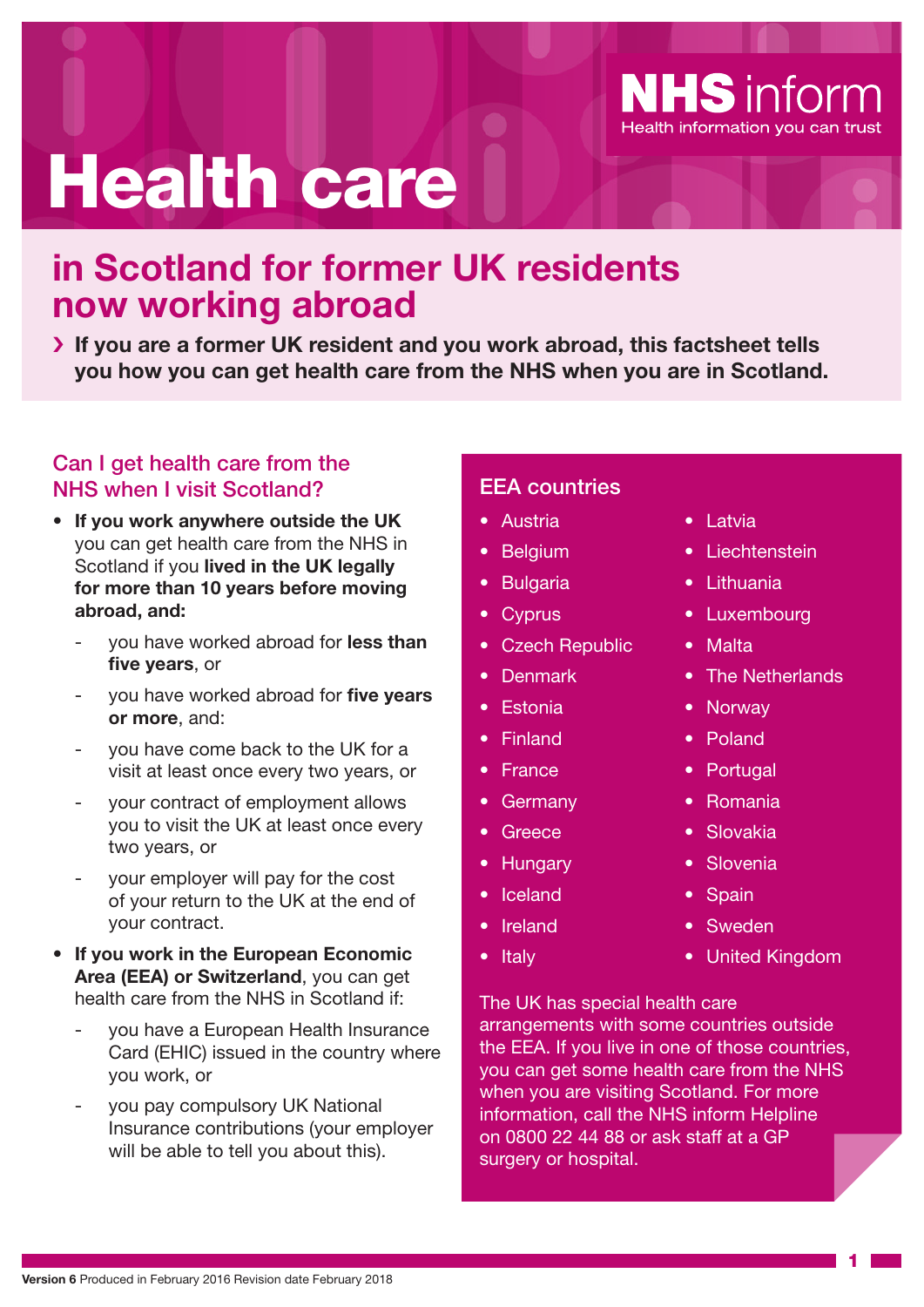#### What happens if I need health care when I visit Scotland?

Everyone can get some health care from the NHS.

#### **Services that are free for everyone include:**

- emergency care in a hospital (in the accident and emergency department, casualty department or minor injury unit)
- emergency care at a GP surgery
- emergency transport in an ambulance
- sexual health services (family planning)
- treatment for some infectious diseases and sexually transmitted infections in the best interests of public health.

If you need any other health care, NHS staff at the GP surgery, clinic or hospital will ask to see some documents. This is to help them decide if you are allowed to get health care as an NHS patient.

They may ask you to show:

- your passport
- your EHIC card
- documents showing that you lived in the UK for 10 years (for example, evidence of employment in the UK, schools attended in the UK, previous UK addresses), or
- your employment contract.

If you don't have the documents they ask for, NHS staff may not be able to treat you as an NHS patient, and you may need to pay for any care you receive.

### Is all health care free for NHS patients?

- No. If you're treated as an NHS patient, a lot of your health care is free. But you will need to pay for some things – for example, some dental treatment and eye care.
- The leaflet 'A quick guide to help with health costs' tells you if you can get free treatment or help with the costs. It is available from citizens advice bureaux and Jobcentre Plus offices. You can also find it on the internet (www.gov.scot).

### Can my family get health care from the NHS?

If you can get NHS care, your husband, wife or civil partner, and any of your children who are in Scotland with you, can get health care from the NHS too. The children must be under 16, or under 19 and in full-time education.

#### How can I find out more?

**For information about health conditions and services, phone the NHS inform Helpline on 0800 22 44 88** (textphone 18001 0800 22 44 88; the helpline can provide an interpreting service).The helpline is open every day between 8am and 10pm. You can only call the helpline from the UK.